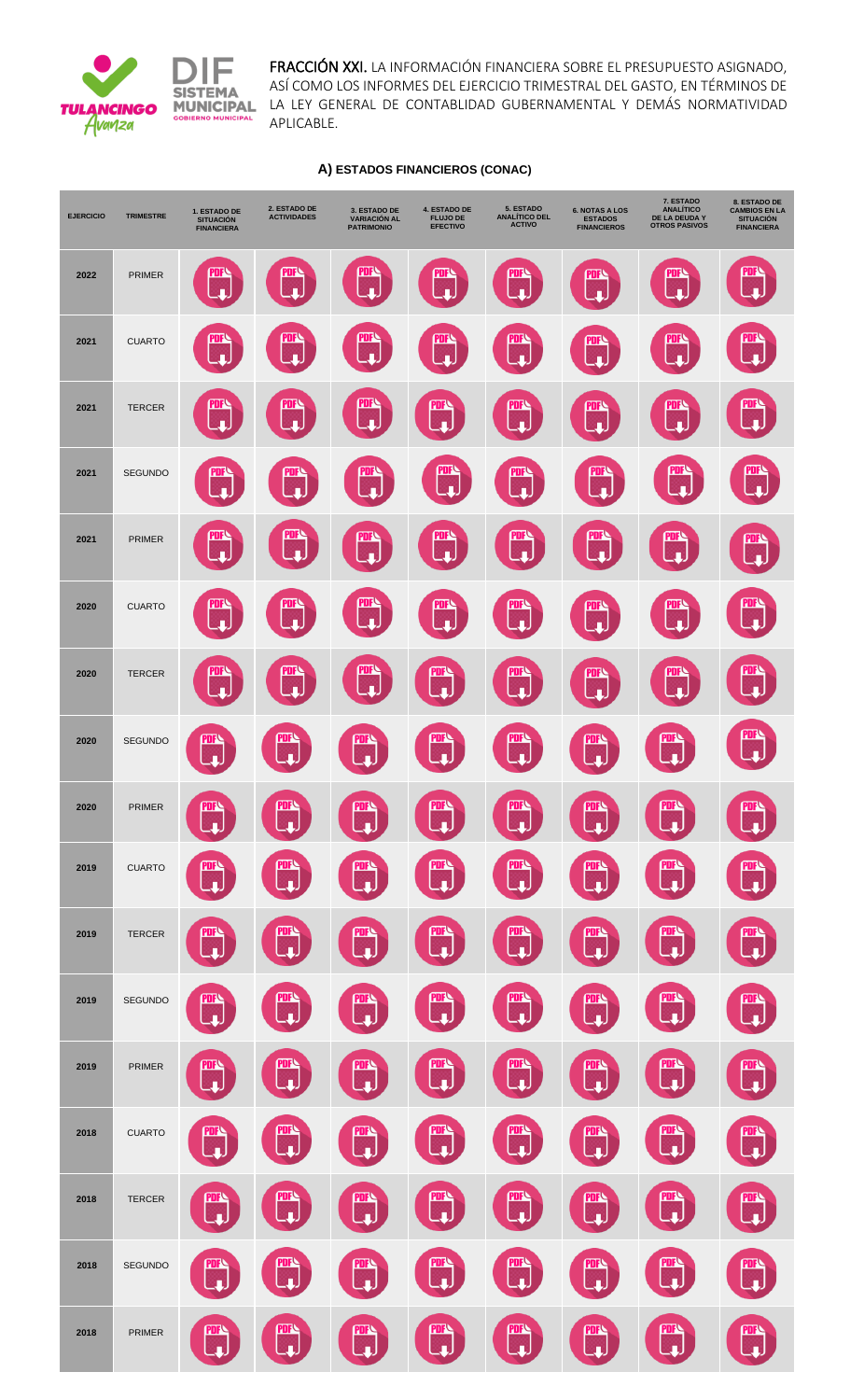| 2017 | <b>CUARTO</b>  | <u>PDF</u><br>$\mathbf{r}$ | <u>PDF</u><br>Ą               | <b>PDF</b><br>A             | <b>PDF</b><br>¢    | <u>PDF</u><br>A            | <b>PDF</b><br>u,                     | <b>PDF</b>                            | <b>PDF</b><br>L.    |
|------|----------------|----------------------------|-------------------------------|-----------------------------|--------------------|----------------------------|--------------------------------------|---------------------------------------|---------------------|
| 2017 | <b>TERCER</b>  | <u>PDF</u><br>L.           | <b>PDF</b><br>D               | <b>PDF</b><br>ليه           | <b>PDF</b><br>لود  | <b>PDF</b><br>L.           | <b>PDF</b><br>Ļ.                     | <b>PDF</b><br>$\overline{\mathbf{u}}$ | <b>FIRE</b>         |
| 2017 | <b>SEGUNDO</b> | <u>PDF</u><br>$\mathbf{r}$ | PDF<br>Ą.                     | <u>PDF</u><br>ú.            | <u>PDF</u><br>ä,   | <u>PDF</u><br>À            | <u>PDF</u><br>$\boldsymbol{\varphi}$ | <b>PDF</b><br>h                       | <b>PDF</b>          |
| 2017 | <b>PRIMER</b>  | <u>PDF</u><br>L.           | <b>PDF</b><br>L.              | <b>PDF</b><br>L.            | <b>PDF</b><br>L.   | <b>PDF</b><br>L.           | <b>PDF</b><br>$\blacklozenge$        | <b>PDF</b><br>L.                      | 四<br>ししし            |
| 2016 | <b>CUARTO</b>  | <u>PDF</u><br>п            | <b>PDF</b><br>u,              | <b>PDFN</b><br>La           | ni<br>Li           | <u>PDF</u><br>J.           | ti<br>Li                             | urs<br>- 무                            | œ                   |
| 2016 | <b>TERCER</b>  | <b>PDF</b><br>J            | <b>PDF</b><br>Ļ.              | 哑<br>ų,                     | 四                  | <b>PDF</b><br>$\mathbf{J}$ | urv<br>나                             | <b>PDFC</b><br>- U                    | <b>PDFS</b>         |
| 2016 | SEGUNDO        | <b>PDF</b><br>ú,           | <b>PDF</b><br>$\blacklozenge$ | <u>pory</u><br>$\mathbf{r}$ | PDF                | <u>PDF</u><br>ц.           | <b>PDF<sup>{</sup></b>               | <u>PDF</u><br>لروب                    | PDF<br>لي           |
| 2016 | <b>PRIMER</b>  | <b>PDF</b><br>п            | <b>PDF</b><br>$\blacklozenge$ | <b>PDF</b><br>$\mathbf{r}$  | <b>PDF</b><br>ú.   | <b>PDF</b><br>л            | <b>PDF</b><br>m                      | <u>PDF</u><br>L.                      | <b>PDF</b><br>لف    |
| 2015 | <b>CUARTO</b>  | <u>PDFS</u><br>ä           | <b>PDF</b><br>a,              | <b>PDF</b><br>A             | port<br>나          | <b>PDF</b><br>ú,           | <b>PDF</b><br>L.                     | <u>PDF</u><br>$\ddot{\phantom{0}}$    | <b>PDFN</b><br>Litr |
| 2015 | <b>TERCER</b>  | <b>PDFA</b><br>له          | <b>PDF</b><br>له.<br>Ч        | <b>PDF</b><br>له.           | <b>PITS</b><br>لها | <b>PDF</b><br>لې.          | <b>PDF</b><br>لها                    | <b>PTF</b><br>لها                     | 四<br>لها            |
| 2015 | SEGUNDO        | PDF                        | PDF                           | <b>PDF</b>                  | <u>PDF</u>         | <b>PDF</b>                 | <b>PDF</b>                           | PDF                                   | <b>PDF</b>          |
| 2015 | <b>PRIMER</b>  | PDF                        | PDF                           | PDF                         | <b>PDF</b><br>n    | PDF                        | <b>PDF</b>                           | PDF<br>À                              | <b>PDF</b>          |

## **B) INFORMACIÓN PRESUPUESTARIA (CONAC)**

| <b>EJERCICIO</b> | <b>TRIMESTRE</b> | 1. ESTADO<br><b>ANALÍTICO</b><br><b>DE INGRESOS</b><br><b>POR RUBRO</b><br><b>DE INGRESOS</b> | 2. ESTADO<br><b>ANALÍTICO</b><br><b>DEL EJERCICIO</b><br><b>DEL</b><br><b>PRESUPUESTO</b><br><b>DE</b><br><b>EGRESOS</b> | 3. ESTADO<br><b>ANALÍTICO</b><br><b>ODE INGRESOS</b><br><b>POR FUENTE DE</b><br><b>FINANCIEMIENTO</b> | 4. ESTADO<br><b>ANALÍTICO</b><br><b>DEL EJERCICIO</b><br><b>DEL</b><br><b>PRESUPUESTO</b><br><b>DE</b><br><b>EGRESOS</b><br><b>(CLASIFICACIÓN</b><br><b>ECONÓMICA</b><br><b>POR</b><br><b>OBJETO DEL</b><br>GASTO) | 5. ESTADO<br><b>ANALÍTICO</b><br><b>DEL EJERCICIO</b><br><b>DEL</b><br><b>PRESUPUESTO</b><br>DE.<br><b>EGRESOS</b><br><b>(CLASIFICACIÓN</b><br><b>FUNCIONAL)</b> | 6. ESTADO<br><b>ANALÍTICO</b><br><b>DEL EJERCICIO</b><br><b>DEL</b><br><b>PRESUPUESTO</b><br>DE.<br><b>EGRESOS</b><br><b>(CLASIFICACIÓN</b><br><b>PROGRAMÁTICA)</b> | 7. ESTADO<br><b>ANALÍTICO</b><br><b>DEL EJERCICIO</b><br><b>DEL</b><br><b>PRESUPUESTO</b><br><b>DE</b><br><b>EGRESOS</b><br>(FUENTES | 8. ESTADO<br><b>ANALÍTICO</b><br><b>DEL EJERCICIO</b><br><b>DEL</b><br><b>PRESUPUESTO</b><br><b>DE</b><br><b>EGRESOS</b><br>(CLASIFIACIÓN<br><b>ADMINISTRATIVA)</b> |
|------------------|------------------|-----------------------------------------------------------------------------------------------|--------------------------------------------------------------------------------------------------------------------------|-------------------------------------------------------------------------------------------------------|--------------------------------------------------------------------------------------------------------------------------------------------------------------------------------------------------------------------|------------------------------------------------------------------------------------------------------------------------------------------------------------------|---------------------------------------------------------------------------------------------------------------------------------------------------------------------|--------------------------------------------------------------------------------------------------------------------------------------|---------------------------------------------------------------------------------------------------------------------------------------------------------------------|
| 2022             | <b>PRIMER</b>    | <b>PDF</b>                                                                                    | <b>PDF</b>                                                                                                               | <b>PDF</b>                                                                                            | <b>PDF</b>                                                                                                                                                                                                         | <b>PDF</b>                                                                                                                                                       | <b>PDF</b>                                                                                                                                                          | <b>PDF</b>                                                                                                                           | <b>PDF</b>                                                                                                                                                          |
| 2021             | <b>CUARTO</b>    | <b>PDF</b>                                                                                    | <b>PDF</b>                                                                                                               | <b>PDF</b>                                                                                            | <b>PDF</b>                                                                                                                                                                                                         | <b>PDF</b>                                                                                                                                                       | PDF                                                                                                                                                                 | <b>PDF</b>                                                                                                                           | <b>PDF</b>                                                                                                                                                          |
| 2021             | <b>TERCER</b>    | <b>PDF</b>                                                                                    | PDF                                                                                                                      | <b>PDF</b>                                                                                            | <b>PDF</b>                                                                                                                                                                                                         | <b>PDF</b>                                                                                                                                                       | <b>PDF</b>                                                                                                                                                          | <b>PDF</b>                                                                                                                           | <b>PDF</b>                                                                                                                                                          |
| 2021             | <b>SEGUNDO</b>   | <b>PDF</b>                                                                                    | <b>PDF</b>                                                                                                               | <b>PDF</b>                                                                                            | <b>PDF</b>                                                                                                                                                                                                         | <b>PDF</b>                                                                                                                                                       | <b>PDF</b>                                                                                                                                                          | <b>PDF</b>                                                                                                                           | <b>PDF</b>                                                                                                                                                          |
| 2021             | <b>PRIMER</b>    | <b>PDF</b>                                                                                    | PDF                                                                                                                      | <b>PDF</b>                                                                                            | <b>PDF</b>                                                                                                                                                                                                         | <b>PDF</b>                                                                                                                                                       | <b>PDF</b>                                                                                                                                                          | <b>PDF</b>                                                                                                                           | <b>PDF</b>                                                                                                                                                          |
| 2020             | <b>CUARTO</b>    | <b>PDF</b>                                                                                    | PDF                                                                                                                      | <b>PDF</b>                                                                                            | <b>PDF</b>                                                                                                                                                                                                         | <b>PDF</b>                                                                                                                                                       | <b>PDF</b>                                                                                                                                                          | <b>PDF</b>                                                                                                                           | <b>PDF</b>                                                                                                                                                          |
| 2020             | <b>TERCER</b>    | <b>PDF</b>                                                                                    | <b>PDF</b>                                                                                                               | <b>PDF</b>                                                                                            | <b>PDF</b>                                                                                                                                                                                                         | <b>PDF</b>                                                                                                                                                       | <b>PDF</b>                                                                                                                                                          | <b>PDF</b>                                                                                                                           | <b>PDF</b>                                                                                                                                                          |
| 2020             | <b>SEGUNDO</b>   | <b>PDF</b>                                                                                    | <b>PDF</b>                                                                                                               | <b>PDF</b>                                                                                            | <b>PDF</b>                                                                                                                                                                                                         | <b>PDF</b>                                                                                                                                                       | <b>PDF</b>                                                                                                                                                          | <b>PDF</b>                                                                                                                           | <b>PDF</b>                                                                                                                                                          |
| 2020             | <b>PRIMER</b>    | PDF                                                                                           | <b>PDF</b>                                                                                                               | <b>PDF</b>                                                                                            | <b>PDF</b>                                                                                                                                                                                                         | <b>PDF</b>                                                                                                                                                       | <b>PDF</b>                                                                                                                                                          | <b>PDF</b>                                                                                                                           | <b>PDF</b>                                                                                                                                                          |
| 2019             | <b>CUARTO</b>    | <b>PDF</b>                                                                                    | <b>PDF</b>                                                                                                               | <b>PDF</b>                                                                                            | <b>PDF</b>                                                                                                                                                                                                         | PDF                                                                                                                                                              | <b>PDF</b>                                                                                                                                                          | <b>PDF</b>                                                                                                                           | <b>PDF</b>                                                                                                                                                          |
| 2019             | <b>TERCER</b>    | <b>PDF</b>                                                                                    | <b>PDF</b>                                                                                                               | <b>PDF</b>                                                                                            | <b>PDF</b>                                                                                                                                                                                                         | <b>PDF</b>                                                                                                                                                       | <b>PDF</b>                                                                                                                                                          | PDF                                                                                                                                  | <b>PDF</b>                                                                                                                                                          |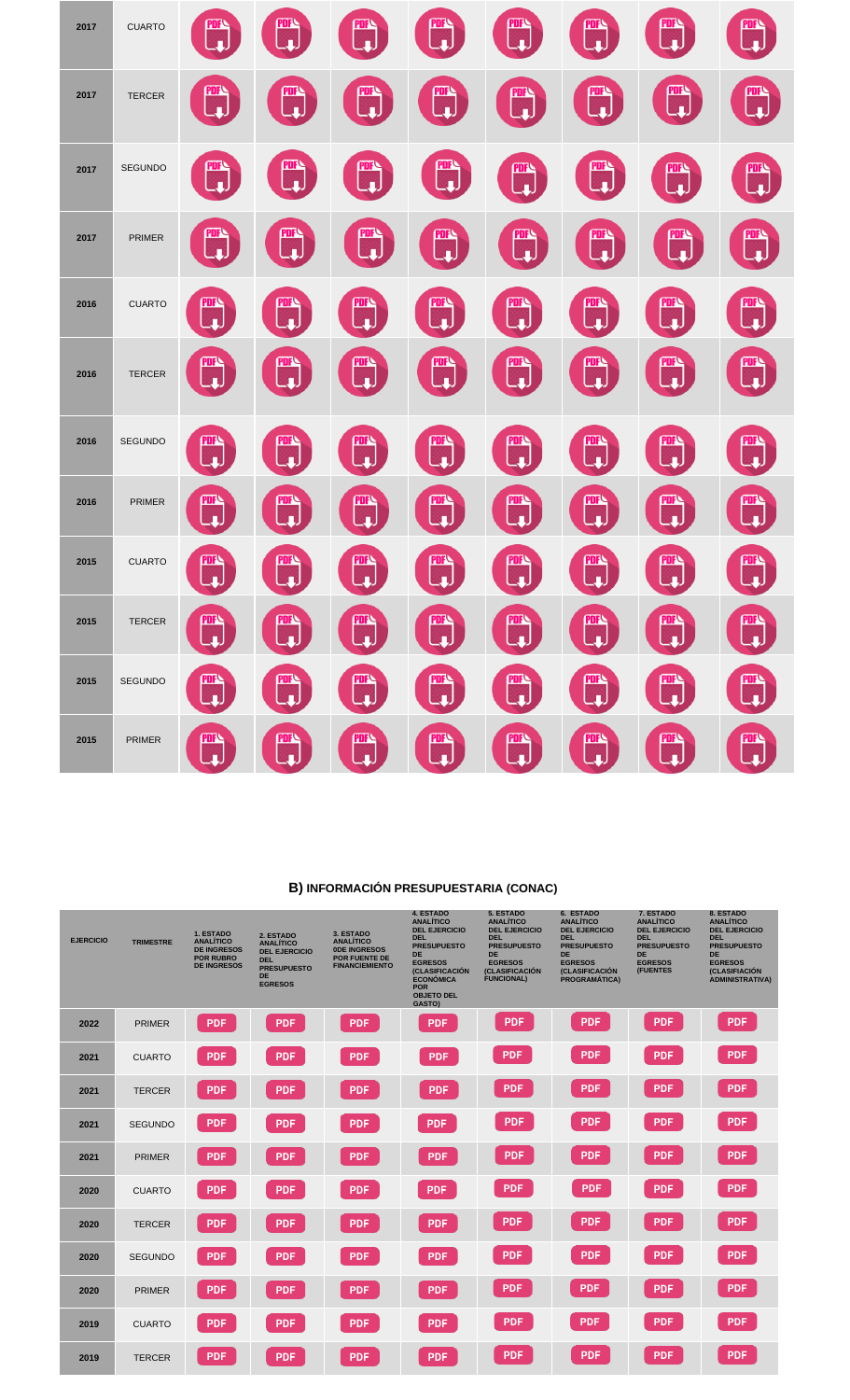| 2019 | <b>SEGUNDO</b> | <b>PDF</b> | <b>PDF</b> | <b>PDF</b> | <b>PDF</b> | <b>PDF</b> | <b>PDF</b> | <b>PDF</b> | <b>PDF</b> |
|------|----------------|------------|------------|------------|------------|------------|------------|------------|------------|
| 2019 | <b>PRIMER</b>  | <b>PDF</b> | <b>PDF</b> | <b>PDF</b> | <b>PDF</b> | <b>PDF</b> | <b>PDF</b> | <b>PDF</b> | <b>PDF</b> |
| 2018 | <b>CUARTO</b>  | <b>PDF</b> | <b>PDF</b> | <b>PDF</b> | <b>PDF</b> | <b>PDF</b> | <b>PDF</b> | <b>PDF</b> | <b>PDF</b> |
| 2018 | <b>TERCER</b>  | <b>PDF</b> | <b>PDF</b> | <b>PDF</b> | PDF        | <b>PDF</b> | <b>PDF</b> | PDF        | PDF        |
| 2018 | <b>SEGUNDO</b> | PDF        | <b>PDF</b> | <b>PDF</b> | PDF        | <b>PDF</b> | <b>PDF</b> | <b>PDF</b> | PDF        |
| 2018 | <b>PRIMER</b>  | <b>PDF</b> | <b>PDF</b> | PDF        | <b>PDF</b> | <b>PDF</b> | <b>PDF</b> | <b>PDF</b> | <b>PDF</b> |
| 2017 | <b>CUARTO</b>  | <b>PDF</b> | <b>PDF</b> | <b>PDF</b> | <b>PDF</b> | <b>PDF</b> | <b>PDF</b> | <b>PDF</b> | PDF        |
| 2017 | <b>TERCER</b>  | <b>PDF</b> | <b>PDF</b> | <b>PDF</b> | <b>PDF</b> | <b>PDF</b> | <b>PDF</b> | <b>PDF</b> | <b>PDF</b> |
| 2017 | <b>SEGUNDO</b> | <b>PDF</b> | <b>PDF</b> | <b>PDF</b> | <b>PDF</b> | <b>PDF</b> | <b>PDF</b> | PDF        | <b>PDF</b> |
| 2017 | <b>PRIMER</b>  | <b>PDF</b> | <b>PDF</b> | <b>PDF</b> | <b>PDF</b> | <b>PDF</b> | <b>PDF</b> | <b>PDF</b> | <b>PDF</b> |
| 2016 | <b>CUARTO</b>  | <b>PDF</b> | <b>PDF</b> | <b>PDF</b> | <b>PDF</b> | <b>PDF</b> | <b>PDF</b> | <b>PDF</b> | <b>PDF</b> |
| 2016 | <b>TERCER</b>  | <b>PDF</b> | <b>PDF</b> | <b>PDF</b> | <b>PDF</b> | <b>PDF</b> | <b>PDF</b> | <b>PDF</b> | <b>PDF</b> |
| 2016 | SEGUNDO        | <b>PDF</b> | <b>PDF</b> | PDF        | <b>PDF</b> | <b>PDF</b> | PDF        | PDF        | PDF        |
| 2016 | <b>PRIMER</b>  | <b>PDF</b> | <b>PDF</b> | <b>PDF</b> | <b>PDF</b> | <b>PDF</b> | <b>PDF</b> | <b>PDF</b> | PDF        |
| 2015 | <b>CUARTO</b>  | <b>PDF</b> | <b>PDF</b> | PDF        | <b>PDF</b> | <b>PDF</b> | PDF        | PDF        | <b>PDF</b> |
| 2015 | <b>TERCER</b>  | <b>PDF</b> | <b>PDF</b> | <b>PDF</b> | PDF        | <b>PDF</b> | PDF        | PDF        | PDF        |
| 2015 | <b>SEGUNDO</b> | <b>PDF</b> | <b>PDF</b> | <b>PDF</b> | <b>PDF</b> | PDF        | <b>PDF</b> | <b>PDF</b> | PDF        |
| 2015 | <b>PRIMER</b>  | <b>PDF</b> | <b>PDF</b> | PDF        | <b>PDF</b> | PDF        | PDF        | <b>PDF</b> | <b>PDF</b> |

**C) ACUSE DE RECIBIDO CON EL QUE EL SUJETO OBLIGADO ACREDITA ANTE EL INSTITUTO DE ACCESO A LA INFORMACIÓN PÚBLICA GUBERNAMENTAL DEL ESTADO DE HIDALGO, HABER RENDIDO EL INFORME MENSUAL DE LAS SOLICITUDES DE INFORMACIÓN QUE RECIBE DE LOS MESES CORRESPONDIENTES**

| <b>EJERCICIO</b> | <b>TRIMESTRE</b> | SOLICITUDES DE INFORMACIÓN RECIBIDAS |
|------------------|------------------|--------------------------------------|
| 2021             | <b>PRIMER</b>    | <b>PDF</b>                           |
| 2020             | <b>CUARTO</b>    | <b>PDF</b>                           |
| 2020             | <b>TERCER</b>    | <b>PDF</b>                           |
| 2020             | <b>SEGUNDO</b>   | <b>PDF</b>                           |
| 2020             | <b>PRIMER</b>    | <b>PDF</b>                           |
| 2019             | <b>CUARTO</b>    | <b>PDF</b>                           |
| 2019             | <b>TERCER</b>    | <b>PDF</b>                           |
| 2019             | <b>SEGUNDO</b>   | <b>PDF</b>                           |
| 2019             | <b>PRIMER</b>    | <b>PDF</b>                           |
| 2018             | <b>CUARTO</b>    | <b>PDF</b>                           |
| 2018             | <b>TERCER</b>    | <b>PDF</b>                           |
| 2018             | <b>SEGUNDO</b>   | <b>PDF</b>                           |
| 2018             | <b>PRIMER</b>    | <b>PDF</b>                           |
| 2017             | <b>CUARTO</b>    | <b>PDF</b>                           |
| 2017             | <b>TERCER</b>    | <b>PDF</b>                           |
| 2017             | <b>SEGUNDO</b>   | <b>PDF</b>                           |
| 2017             | <b>PRIMER</b>    | <b>PDF</b>                           |
| 2016             | <b>CUARTO</b>    | PDF                                  |
| 2016             | <b>TERCER</b>    | PDF                                  |
| 2016             | <b>SEGUNDO</b>   | <b>PDF</b>                           |
| 2016             | <b>PRIMER</b>    | <b>PDF</b>                           |
| 2015             | <b>CUARTO</b>    | <b>PDF</b>                           |
| 2015             | TERCER           | <b>PDF</b>                           |
| 2015             | <b>SEGUNDO</b>   | <b>PDF</b>                           |
| 2015             | <b>PRIMER</b>    | <b>PDF</b>                           |